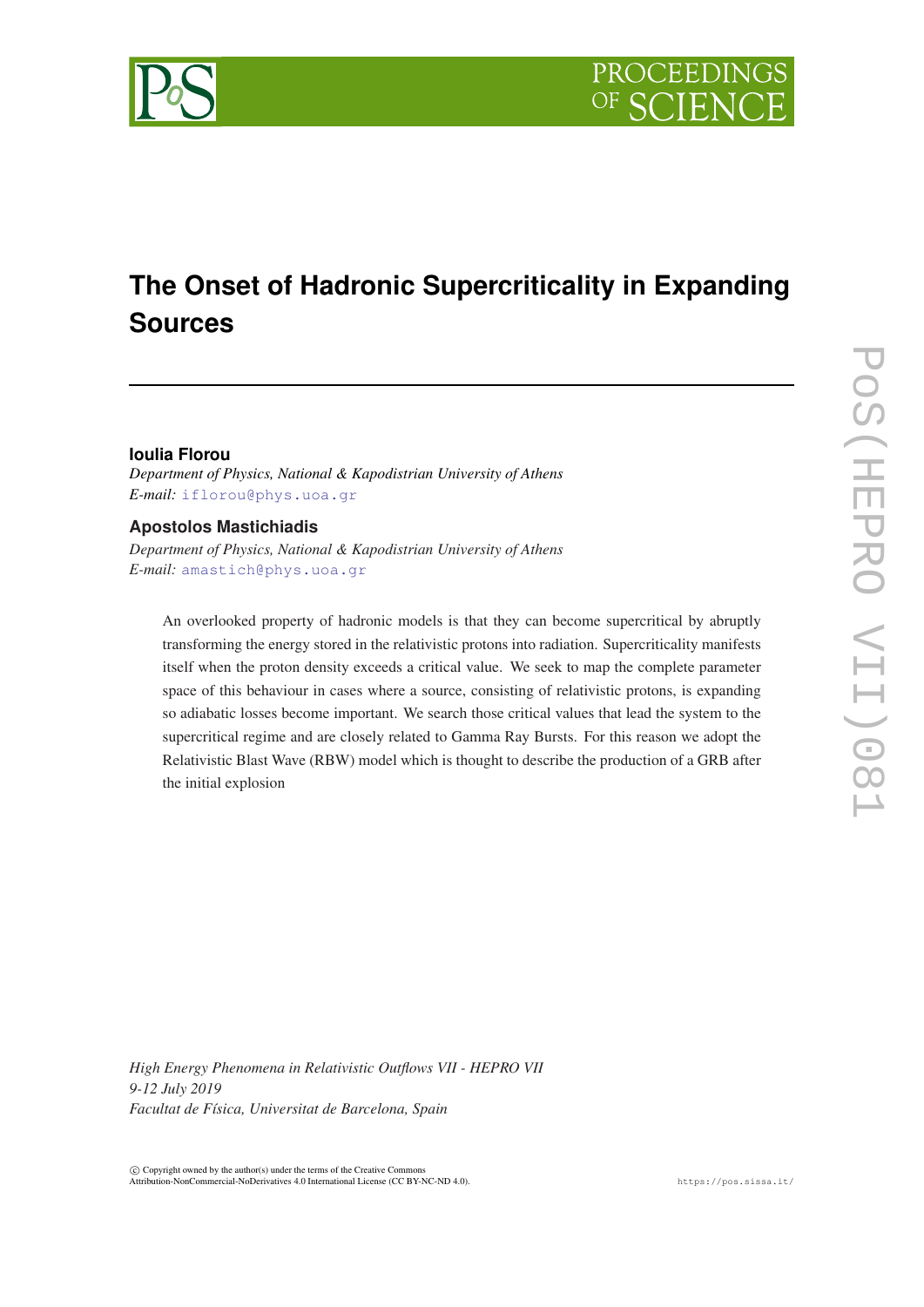### 1. Hadronic Supercriticalities in GRBs

The hadronic models for compact non-thermal astrophysical sources, such as Gamma Ray Bursts (GRBs), are a viable alternative to the more popular leptonic ones [\[1\]](#page-6-0), [[2](#page-6-0)]. Apart from having implications for the sites of Cosmic Ray acceleration and for high energy neutrino astronomy [[3\]](#page-6-0), which start becoming testable by ongoing observations [[4](#page-6-0)], hadronic models have an intriguing property, coined as supercriticality [[5](#page-6-0)]. Relativistic protons become supercritical when their energy density inside a source exceeds a certain threshold [[6\]](#page-6-0). In that case, the energy stored into protons is abruptly released as non thermal radiation and the system is led to a high efficiency regime that is non linear. As a consequence, photons increase exponentially, leading to the onset of flares which could be analogous to those observed from GRBs.

The required critical conditions for the onset of hadronic supercriticality to GRBs have been investigated analytically in previous works [[7](#page-6-0)], [[8](#page-6-0)]. It was shown that for parameters relevant to such phenomena, the system produces photon luminosities and spectra similar to those observed during the GRB prompt emission phase. However in all previous efforts it was assumed that the source is stationary, i.e. non-expanding. One interesting question arises if we consider that the source does expand as, in such a case, the dynamical evolution of the source will alter the conditions for supercriticality. In this work, we examine such a scenario and make a first application of this model to GRB emission.

## 2. Numerical Approach

In order to examine the properties of the hadronic supercriticality in a stationary case, the standard framework of an one-zone radiation model is adopted, i.e pre-accelerated relativistic protons are injected uniformly inside a spherical source, containing a tangled magnetic field, and produce radiation via various processes (synchrotron and photohadronic interactions). The hadronic system consists of three stable populations, protons, electrons and photons. The hadronic supercriticality manifests itself when the proton energy density exceeds a critical limit in which case relativistic protons become targets for their own radiation and cool abruptly.

In order to examine whether an expanding source still shows supercritical behaviour, one has to adopt a different framework to that of previous works. Here we consider that the spherical volume, inside which relativistic protons are injected, is expanding with a constant expansion velocity *uexp*.

The radius of the source is changing according to the relation:  $R = R_0 + u_{exp}t$  where t is the comoving time and  $R_0$  the initial radius. For the scope of our preliminary analysis we assume that the magnetic field inside the source is either constant or varies as  $B \sim R^{-1}$ .

The evolution of these species (protons, electrons and photons) can be fully described by three coupled integro-differential kinetic equations [[9](#page-7-0)]. The injection and loss terms used in the kinetic equations include the following processes: synchrotron radiation for both electron and protons, photopair and photopion production, photon-photon pair production, inverse Compton scattering, synchrotron self absorption, pair annihilation, photon downscattering on cold electrons. Since the source is expanding the adiabatic losses are also taken into account [\[10](#page-7-0)]. Finally, as these rates depend on the differential number densities of each species, they depend implicitly on the expansion velocity. Therefore, in order to address the above, we have developed a numerical code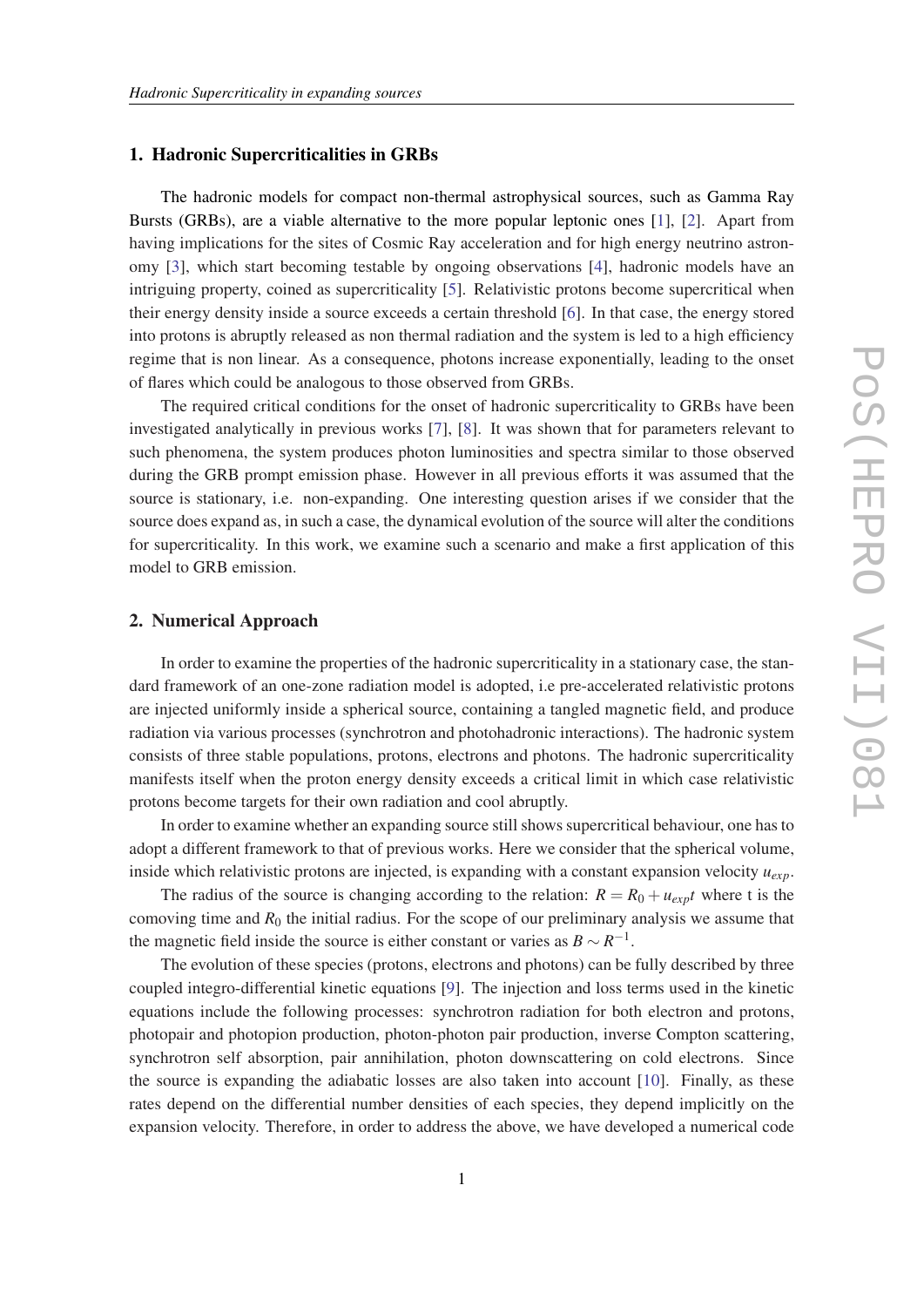<span id="page-2-0"></span>which is based on the one described in [\[11\]](#page-7-0), [\[12](#page-7-0)]. This solves the kinetic equations and gives the evolution of the distribution of the stable particle populations as a function of the continuously changing comoving source radius.

#### 3. Model Assumptions

The picture of an expanding spherical source of radius  $R(t)$  carries analogies to the evolution of a Relativistic Blast Wave (RBW) with an initial mass load  $M_0$  and an initial bulk Lorentz factor  $\Gamma_0$  [\[5\]](#page-6-0) sweeping mass from the ambient medium of a wind type density  $\rho_{ext} = \rho_0 \frac{R_o^2}{R^2}$ . Our aim is to expand on the results of a model introduced by [[13](#page-7-0)], who provided an economic and efficient conversion of the RBW relativistic protons to photons through radiative instabilities akin to that of hadronic supercriticality. Here, however, we have allowed protons to accelerate to ultra high energies, while in case of [\[13\]](#page-7-0) there was no particle acceleration.

The hot mass is accumulated with an energy injection rate given by [[14](#page-7-0)]:

$$
\frac{dE}{dt} = 4\pi R^2 \rho_{ext} (\Gamma^2 - \Gamma) c^3 \tag{3.1}
$$

We assume that 90% of the energy injected above through equation (3.1), is deposited into a Maxwellian distribution of relativistic protons with  $E_{p,max} = \Gamma \, m_p c^2$ , while the rest 10% is producing a high energy power law tail up to  $\gamma_{p,max} >> \Gamma$  [[15](#page-7-0)]. We also assume that the injection energy rate equals to the total proton luminosity  $L_p$  inside the source.

After sweeping a certain amount of mass, the RBW starts decelerating and the evolution of  $M(R)$  and  $\Gamma(R)$  is given by the relations [[14\]](#page-7-0):

$$
\frac{d\Gamma}{dR} = \frac{-4\pi R^2 \rho_{ext} \Gamma^2}{M}
$$
\n(3.2)

$$
\frac{dM}{dR} = 4\pi R^2 \rho_{ext} \Gamma \tag{3.3}
$$

Under these assumptions, we run the numerical code and search for the onset of supercriticality while the source is expanding at various velosities  $u_{exp}$ . We define as  $L_{p,crit}$  the lowest value of proton luminosity required in order the system to enter to the supercritical regime.

## 4. Numerical Results

#### 4.1 The impact of expansion to the temporal behaviour of supercriticality

As it was mentioned above, the first goal of this work is to investigate whether the expansion of the source has an impact on the manifestation of the hadronic supercriticalities. In [[16](#page-7-0)], [[8](#page-6-0)], it was shown that the temporal behaviour of the system in the supercritical regime is photon outbursts in the form of quasi-periodic oscillations (limit cycles). This is because the system of the kinetic equations in the stationary case bears similarities to the well-known Lotka Volterra equations describing a prey-predator system with predators being the photons and prey the protons.

Here we examine whether limit cycle behaviour persists as long as the spherical source is expanding adiabatically. In order to do so we adopt the following procedure: First we search for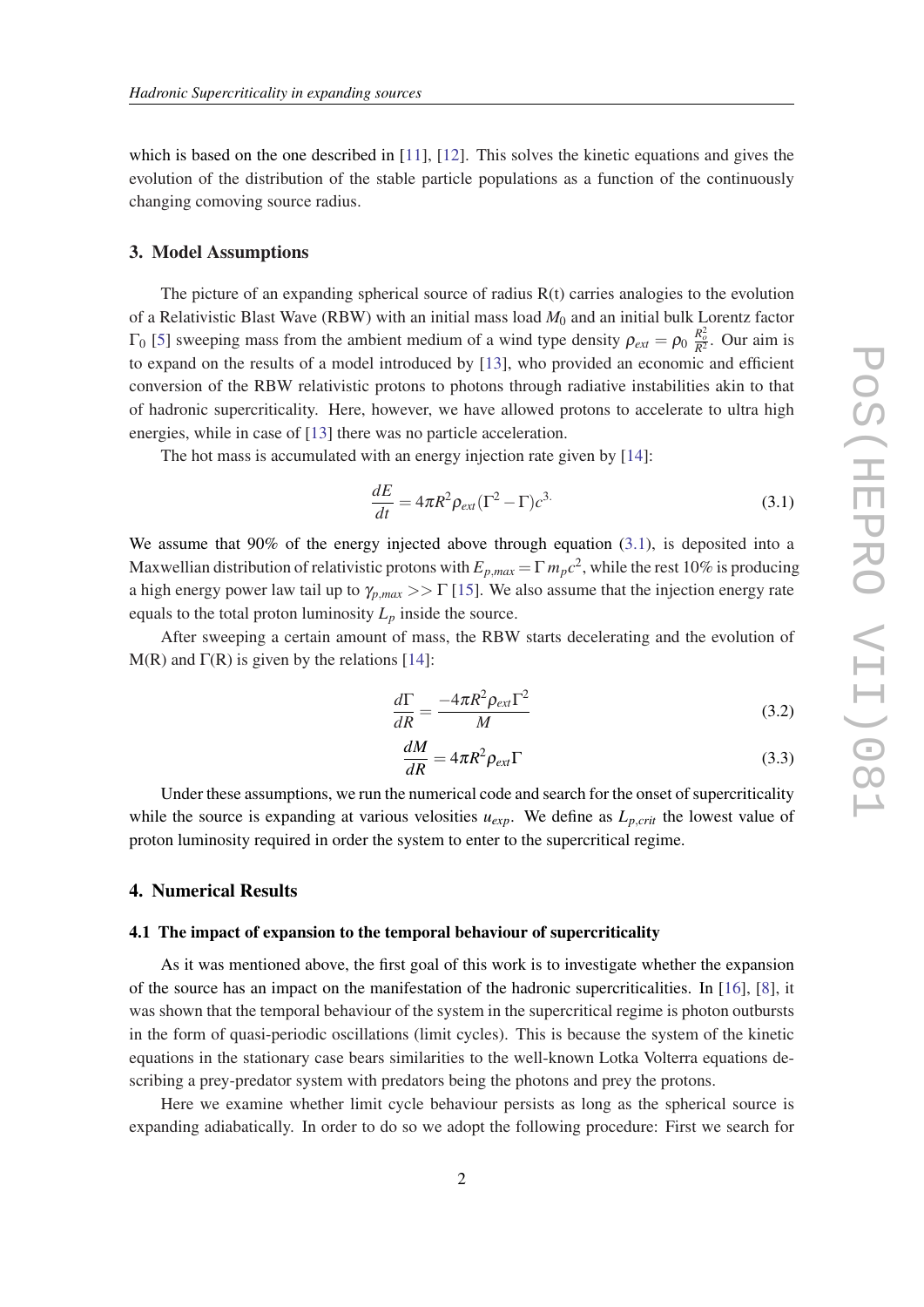<span id="page-3-0"></span>a set of initial parameters  $(R, B, L_p, \gamma_{max})$  in the stationary case for which the system is in the supercritical regime. Then we let the source expand and we repeat the procedure by varying  $L_p$  (or, equivalently,  $\Gamma_0$  and  $\rho_0$ ) until we recapture the limit cycle behaviour. For simplicity we have kept B constant. Some characteristic examples can be seen in Figure [1a](#page-4-0). The black dashed line depicts a lightcurve produced by a non expanding source showing limit cycle behaviour. However, if we allow a source, having the same initial conditions as before, to expand with some velocity, e.g.  $u_{exp} = 10^{-2.5}$  *c*, the supercriticality disappears completely (green line). This happens because the relativistic proton column density falls under the critical value as the spherical volume is increasing. Therefore, one needs higher proton luminosities  $L_p$  in order to reenter the supercritical regime. Indeed for higher values of  $L_p$  the supercriticality is recovered, but with a different temporal profile. Thus, by increasing  $L_p$  by a factor of 1.6 over its previous value we get a non-linear increase in the photon luminosity but not yet a burst (red line). Increasing  $L_p$  by another factor of 1.6 we obtain one outburst (yellow-green line) and from then on the number of outbursts increases with  $L_p$ . Evidently the system is once again in the supercritical regime, however the expansion causes changes in the shape of the outbursts.

In Figure [1](#page-4-0)b, each lightcurve corresponds to the onset of supercriticality for different expansion velocities. The green solid line is produced for  $u_{exp} = 10^{-4}c$ . For higher velocities and the same value of proton luminosity, the hadronic supercriticality disappears. The appearance of non linearity features is clearly more energy demanding in these cases. As the value of  $L_p$  increases – here we increase the value of  $\rho_0$  while we keep the  $\Gamma_0$  fixed, the supercritical behaviour appears again, but at earlier timescales. We also observe different temporal behaviour as the expansion velocity value varies. For low expansion velocities the limit cycle behaviour persists, while for higher expansion velocities, the limit cycles are replaced by lightcurves which show fast rise and slow decay.

### 4.2 Relevance with the GRB phenomenology

As a second goal, we investigate the phase space of initial parameters that lead the system to the supercritical regime and could produce radiation relevant to the GRB prompt emission. For this reason we assume a small spherical source of  $R_0 = 10^{11}$  cm,  $B_0 = 10^4$  G and  $\Gamma_0 = 400$ , where  $R_0, B_0, \Gamma_0$  are the initial radius, magnetic field and bulk Lorentz factor respectively. The magnetic field varies as  $B \sim R^{-1}$ . We examine the source's behaviour in two cases, one for expansion with  $u_{exp} = 0.1c$  (Fig. [2](#page-4-0)a) and as a second case with  $u_{exp} = 0.001c$  (Fig. 2b.).

For such initial parameters the system is led to the supercritical regime for critical proton luminosities,  $L_p$  shown in the labels of the figures. In case the source is expanding with  $u_{exp} = 0.1$  *c*, the deceleration of the source starts almost instantaneously and the  $L_p$  is decreased as the source expands. For lower expansion rates ( $u_{exp} = 0.001$  *c*) the RBW does not reach the deceleration phase and the injection rate is kept constant.

The values of initial ambient medium density used in order to produce the proton luminosity  $L_{p,crit}$  that leads the system to the supercritical regime are depicted in the horizontal axis of Fig[.3.](#page-5-0) In the vertical axis of this figure we show the bolometric energy released in the observer's frame. Each point of Fig.[3](#page-5-0) depicts also the time duration of the flare produced. In the case of slow expansion (Fig[.2b](#page-4-0)) the time duration is that of the first spike of each lightcurve and is consistent with the duration of a pulse of a few milliseconds in the GRB prompt emission phase. For higher expansion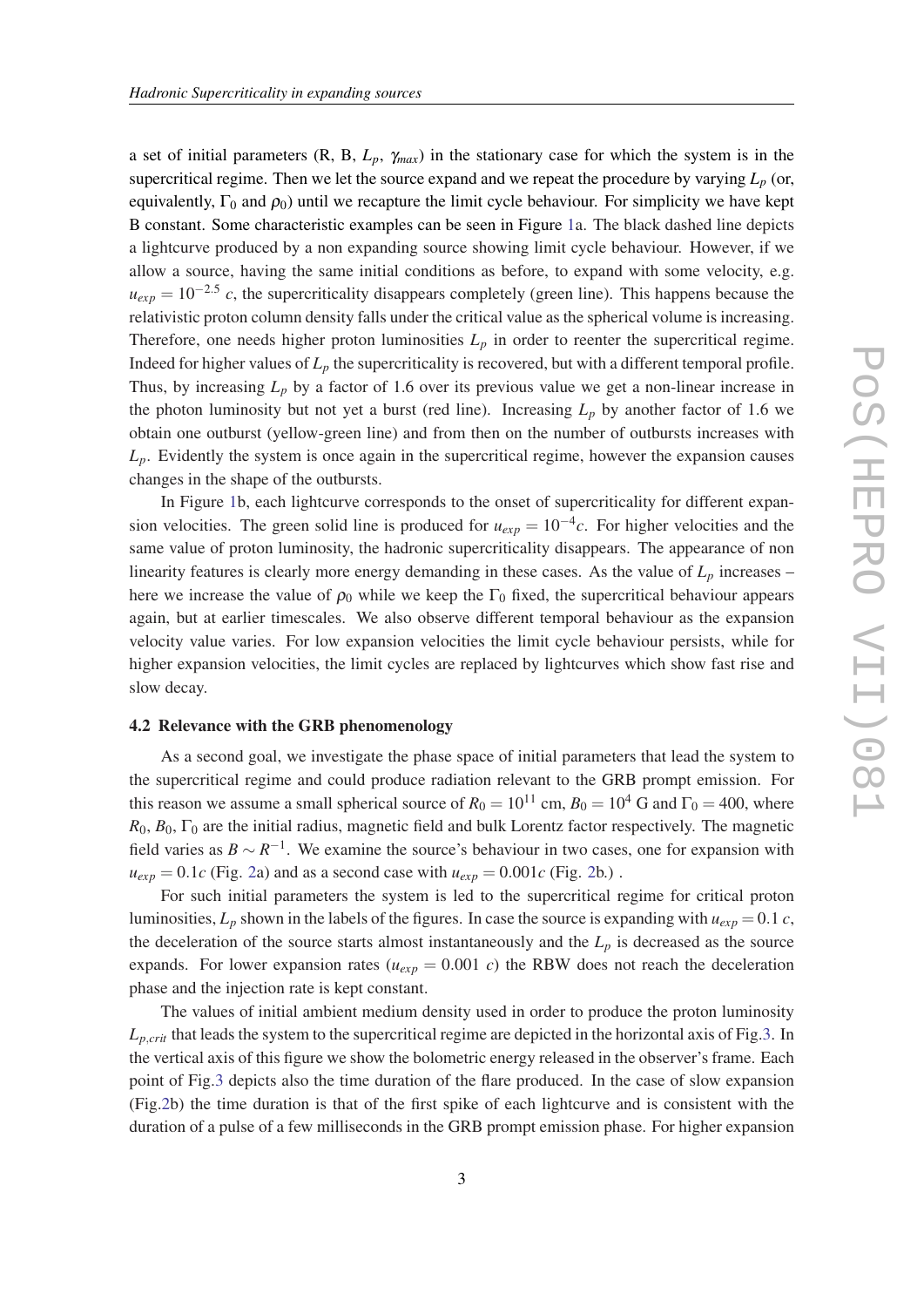<span id="page-4-0"></span>

**Figure 1:** Plots of the photon luminosity versus the ratio  $t/t_0$  in the comoving frame, where  $t_0 = \frac{R_0}{c}$ . (a) The black dashed line corresponds to a lightcurve produced by a non expanding source showing limit cycle behaviour for  $R_0 = 10^{14}$  cm,  $B_0 = 10^3$  G,  $\gamma_{max} = 10^7$  and  $L_p = 10^{42.8}$  erg/sec. The green solid line is the solution provided for the same parameters in case the source is expanding with  $u_{exp} = 10^{-2.5}$  *c*,  $\Gamma_0 = 400$ and  $\rho_0 = 10^{-22.8}$  *gr/cm*<sup>3</sup>. Higher proton luminosities are required in order to make the system again into the supercritical regime (red, yellow and blue solid lines). (b) The green solid line corresponds to a lightcurve produced in the case the source is expanding with a slow expansion velocity ( $u_{exp} = 10^{-4}c$ ) for  $R_0 = 10^{11}$  cm,  $B_0 = 10^4$  G,  $\gamma_{max} = 10^7$  and  $L_p = 10^{41}$  erg/sec. The other coloured lines correspond to solutions provided for the same parameters in case the source is expanding with higher velocities:  $u_{exp} = 10^{-3}c$  (red line),  $u_{exp} =$ 10<sup>-2</sup>c (yellow line),  $u_{exp} = 10^{-1}c$  (blue line) where higher critical proton luminosities,  $L_p$ , are required in order to achieve the non linear behaviour.



Figure 2: (a) Linear plot of photon luminosity versus time, in the observer's frame, for a sequence of *Lp*, in cases where  $R_o = 10^{11}$  *cm*,  $\Gamma_0 = 400$ ,  $B_o = 10^4$  *G* and  $u_{exp} = 0.1$  *c*. Supercriticality manifests itself for  $L_{p,crit} = 10^{43.9}$  erg/s. (b) Linear plot of photon luminosity versus time for the same parameter values and  $u_{exp} = 0.001$  *c*. Supercriticality manifests itself for  $L_{p,crit} = 10^{41.3}$  erg/s.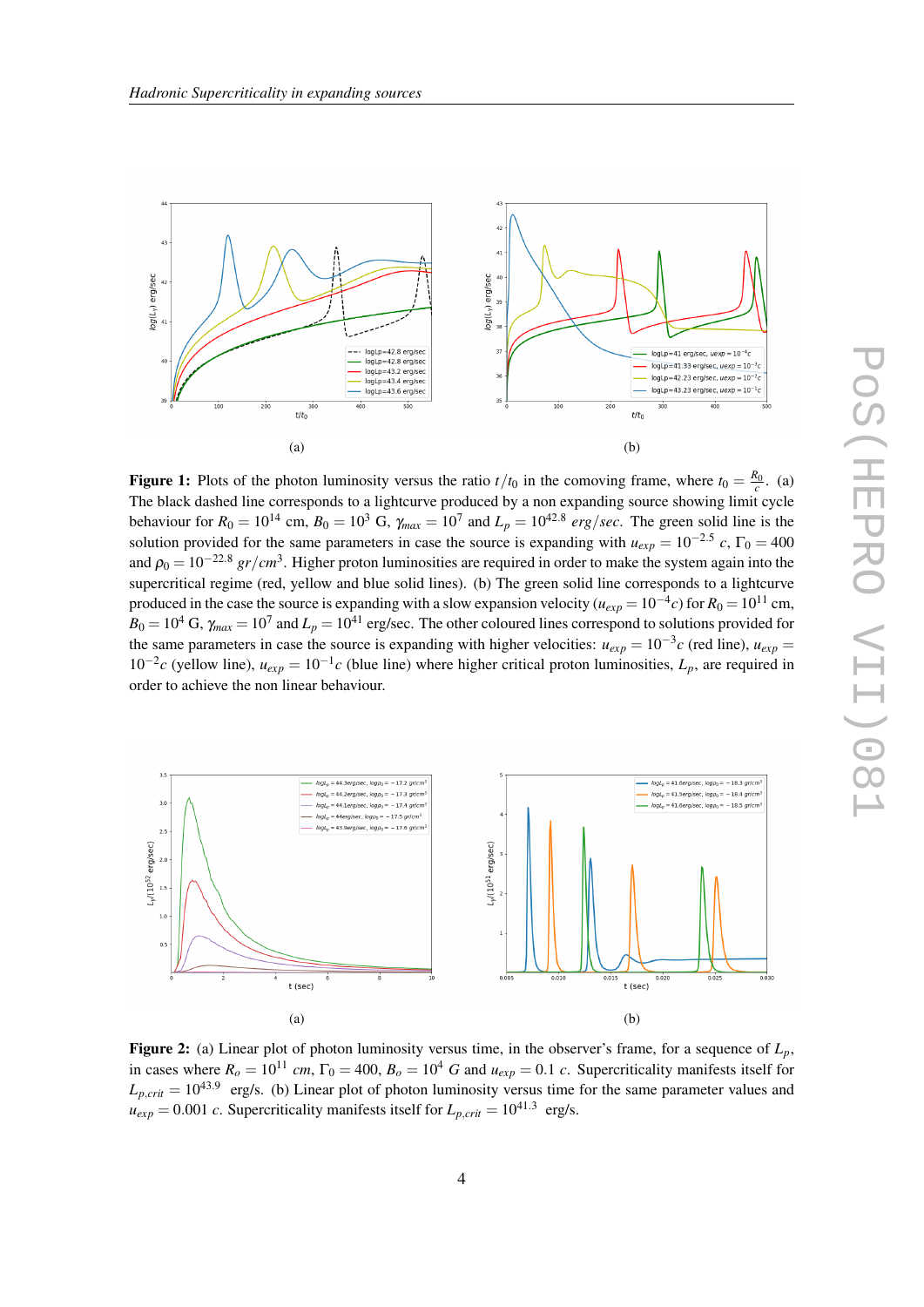<span id="page-5-0"></span>velocities (Fig[.2a](#page-4-0)), the duration of the flare is relevant to that of a long GRB. As far as the energetics are concerned, the photon energy released from each lightcurve in both cases, is compatible to that of  $E_{\gamma} = 10^{51} - 10^{54}$  ergs of the GRB bolometric energy.



**Figure 3:** The initial density of the ambient medium which provides the critical proton luminosity  $L_{\text{p,crit}}$ for the onset of supercriticality versus the bolometric photon energies (which correspond to the lightcurves of Fig. [2](#page-4-0)), in the observer's frame. Each point shows also the time duration of the flare, for  $u_{exp} = 0.1c$ (red points) and for  $u_{exp} = 0.001c$  (black points). The first black point has not been annotated with the time duration information because it corresponds to a subcritical solution which does not show limit cycles.

## 5. Conclusions

We have presented some preliminary results of a hadronic RBW expanding model which shows supercritical behaviour and presented some first applications to GRBs. We find that for typical values of bulk Lorentz factor, initial radius and magnetic field, this supercritical model can produce bursts of duration and energetics compatible to GRB phenomenology.

As the expansion velocity of the source is increased , the critical proton density required in order to achieve the onset of supercriticality decreases and as a result higher proton luminosities are needed in order to recapture the non linear behaviour. Furthermore, as the expansion velocity varies from low to higher values, the lightcurve's behaviour changes. In Fig[.2](#page-4-0) it is clear that sources with faster expansion emit single bursts with high photon luminosity values and a duration of some seconds while sources that expand with lower expansion velocities emit multiple bursts (having a limit cycle behaviour) which are of lower luminosities and each of them shorter in duration (of some milliseconds).

This preliminary work expands on that of [[13\]](#page-7-0) with the aim to reproduce some of the results shown there, when the emitting source is expanding adiabatically. A modification in this project is in the numerical code, which solves the kinetic equations for protons, electrons and photons for sources that are expanding. We have also not taken into account the presence of an upstream medium which scatters the RBW photons. Moreover we allowed a small percentage of the mass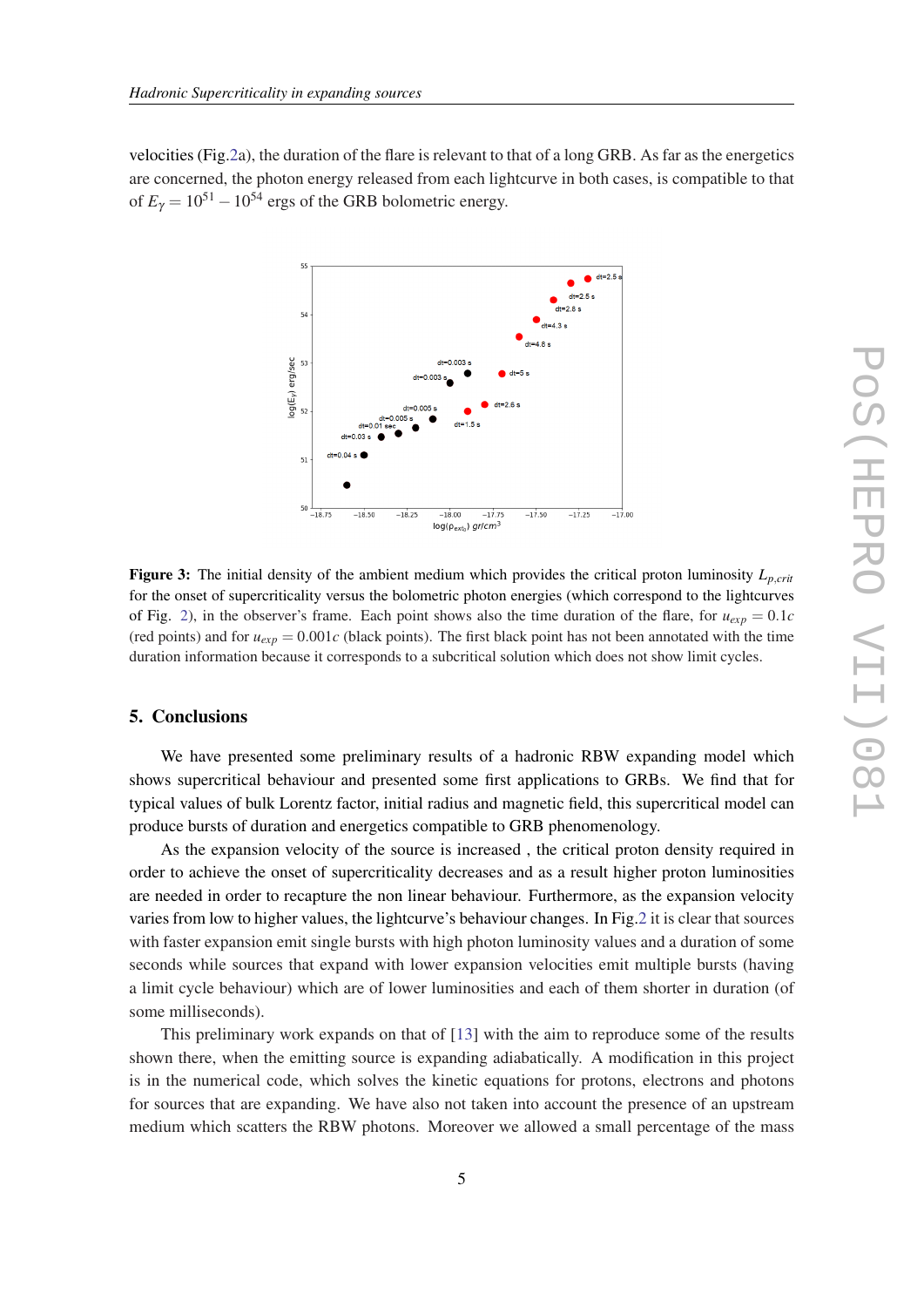<span id="page-6-0"></span>accumulated on the RBW to be highly relativistic protons that form a power law distribution. We find that for typical bulk Lorentz factors, this model needs an external medium of a wind type mass densities consistent with those used in [[13\]](#page-7-0) in order to become supercritical. We note, however, that these values drop if we were to allow a larger fraction of the protons to be in the non-thermal power law tail rather than on the relativistic Maxwellian – see Section [3.](#page-2-0)

Furthermore, we would like to mention that the value of the critical proton luminosity required in order to insert the supercritical regime will change in case we take into account a different magnetic field profile. In the above analysis we assume that the magnetic field varies as  $B \sim R^{-1}$ . If  $B \sim R^{-2}$ , for the same initial parameters, the bursts appear some seconds later and have lower luminosities (about an order of one), compared to those shown in Fig. [2.](#page-4-0) One needs slightly higher values of  $L_p$  in order to recapture the lightcurves shown in Sec. [4.2.](#page-3-0)

The outlook of this preliminary treatment is that the hadronic RBW model can potentially provide lightcurves with parameters relevant to GRBs.

## Acknowledgments

This research is co-financed by Greece and the European Union (European Social Fund-ESF) through the Operational Programme «Human Resources Development, Education and Lifelong Learning» in the context of the project "Strengthening Human Resources Research Potential via Doctorate Research" (MIS-5000432), implemented by the State Scholarships Foundation (IKY).

### References

- [1] C. D. Dermer and A. Atoyan, *High-energy neutrinos from gamma ray bursts*, *[Physics Review Letters](https://doi.org/10.1103/PhysRevLett.91.071102)* 91 [\(2003\) 071102.](https://doi.org/10.1103/PhysRevLett.91.071102)
- [2] K. Asano and S. Inoue, *Prompt GeV-TeV Emission of Gamma-Ray Bursts Due to High-Energy Protons, Muons, and Electron-Positron Pairs*, *[The Astrophysical Journal](https://doi.org/10.1086/522939)* 671 (2007) 645 [[0705.2910](https://arxiv.org/abs/0705.2910)].
- [3] E. Waxman, *Cosmological Gamma-Ray Bursts and the Highest Energy Cosmic Rays*, *[Physics Review](https://doi.org/10.1103/PhysRevLett.75.386) Letters* 75 [\(1995\) 386](https://doi.org/10.1103/PhysRevLett.75.386) [[astro-ph/9505082](https://arxiv.org/abs/astro-ph/9505082)].
- [4] IceCube Collaboration, M. G. Aartsen, M. Ackermann, J. Adams, J. A. Aguilar, M. Ahlers et al., *Neutrino emission from the direction of the blazar TXS 0506+056 prior to the IceCube-170922A alert*, *Science* 361 [\(2018\) 147](https://doi.org/10.1126/science.aat2890) [[1807.08794](https://arxiv.org/abs/1807.08794)].
- [5] D. Kazanas, M. Georganopoulos and A. Mastichiadis, *The "Supercritical Pile" Model for Gamma-Ray Bursts: Getting the* ν*F Peak at 1 MeV*, *[The Astrophysical Journal](https://doi.org/10.1086/344518)* 578 (2002) L15 [[astro-ph/0208590](https://arxiv.org/abs/astro-ph/0208590)].
- [6] J. G. Kirk and A. Mastichiadis, *X-ray flares from runaway pair production in active galactic nuclei*, *Nature* 360 [\(1992\) 135.](https://doi.org/10.1038/360135a0)
- [7] M. Petropoulou, S. Dimitrakoudis, A. Mastichiadis and D. Giannios, *Hadronic supercriticality as a trigger for* γ*-ray burst emission*, *[Monthly Notices of the Royal Astronomical Society](https://doi.org/10.1093/mnras/stu1362)* 444 (2014) 2186 [[1407.2915](https://arxiv.org/abs/1407.2915)].
- [8] M. Petropoulou and A. Mastichiadis, *Patterns of variability in supercritical hadronic systems*, *[Monthly Notices of the Royal Astronomical Society](https://doi.org/10.1093/mnras/sty833)* 477 (2018) 2917 [[1804.00188](https://arxiv.org/abs/1804.00188)].